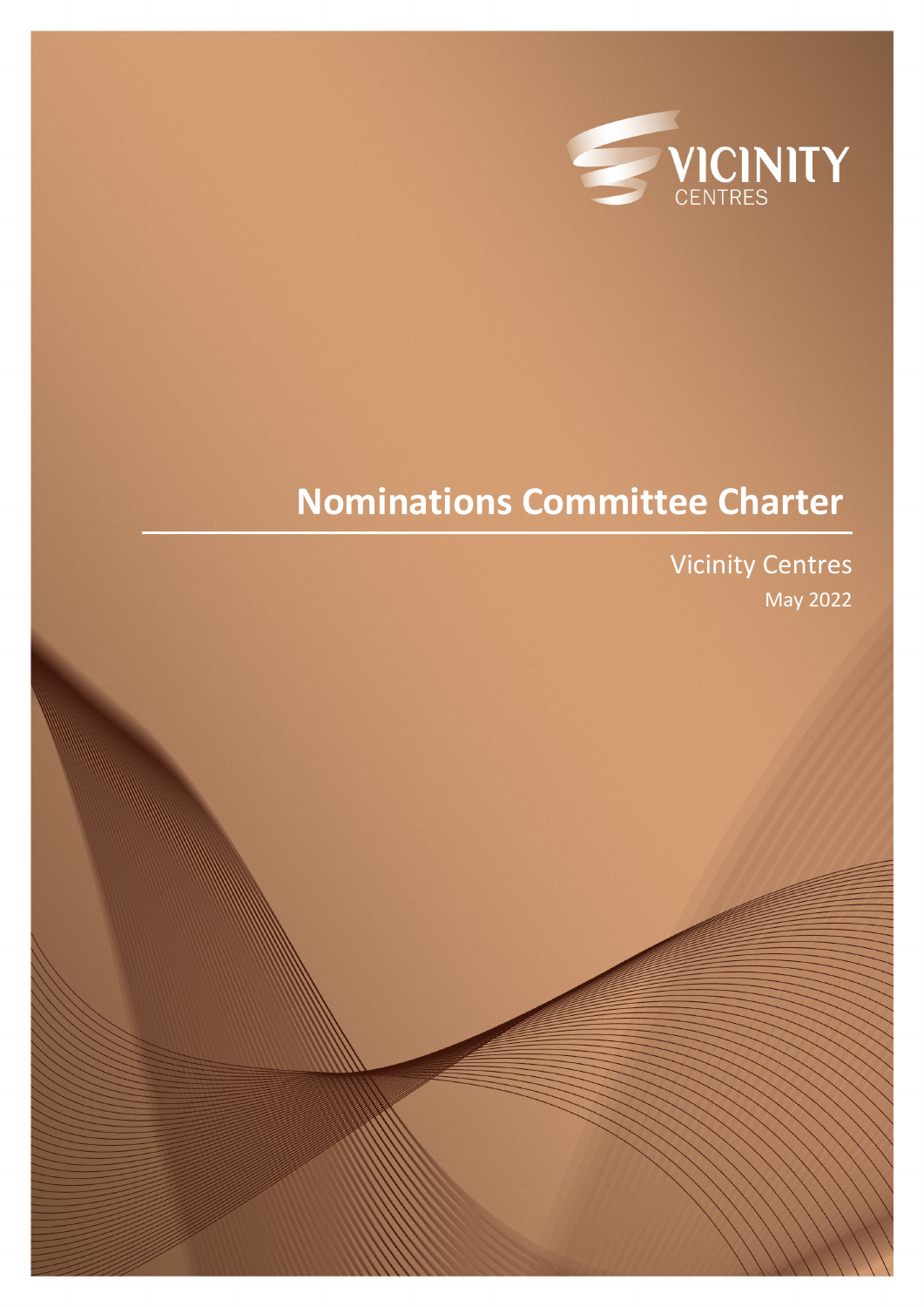## **Nominations Committee Charter**

## **1. Purpose**

- 1.1. The purpose of the Committee is to assist the Board in fulfilling its corporate governance responsibilities in relation to matters directly associated with Board and Committee composition and succession planning, diversity and performance evaluation.
- 1.2. The Committee will primarily fulfil these responsibilities (and any other matters, powers or responsibilities delegated to the Committee by the Board from time to time) by carrying out the activities outlined in the Responsibilities section of this Charter.

In this Charter:

| Board                     | the Boards of the Company, the Responsible Entity and VFRE                                                          |
|---------------------------|---------------------------------------------------------------------------------------------------------------------|
| Company                   | Vicinity Limited ACN 114 757 783                                                                                    |
| <b>Corporations Act</b>   | Corporations Act 2001 (Cth)                                                                                         |
| <b>Responsible Entity</b> | Vicinity Centres RE Ltd ACN 149 781 322, the responsible entity of the Trust                                        |
| Trust                     | Vicinity Centres Trust ARSN 104 931 928                                                                             |
| <b>VFRE</b>               | Vicinity Funds RE Ltd ACN 084 098 180, the responsible entity of the Wholesale Funds managed by<br>Vicinity         |
| Vicinity                  | the Company, the Trust, the Responsible Entity, VFRE and each of their respective controlled or<br>managed entities |

## **2. Composition**

- 2.1. The Committee must comprise at least three members of the Board, a majority of whom must be independent, nonexecutive Directors**.**
- 2.2. The Chairman of the Board will be the Committee Chairman.
- 2.3. Committee membership will be determined by the Board from time to time. Committee members may withdraw from membership by written notification to the Board.
- 2.4. The Secretary of the Committee will be the Company Secretary unless otherwise determined by the Committee.

## **3. Meeting Procedures**

- 3.1. The Committee will meet at least biannually or more frequently as required.
- 3.2. The provisions of the Company's Constitution dealing with Directors' meetings and written resolutions apply to meetings of the Committee.
- 3.3. The quorum for meetings of the Committee will be two members.
- 3.4. If the Committee Chairman is absent from any Committee meeting, the Committee members present at that meeting will appoint one of their number to be Chairman of that meeting.
- 3.5. Directors who are not members of the Committee may attend all Committee meetings, with the Committee Chairman's consent, and will be provided with relevant meeting materials.